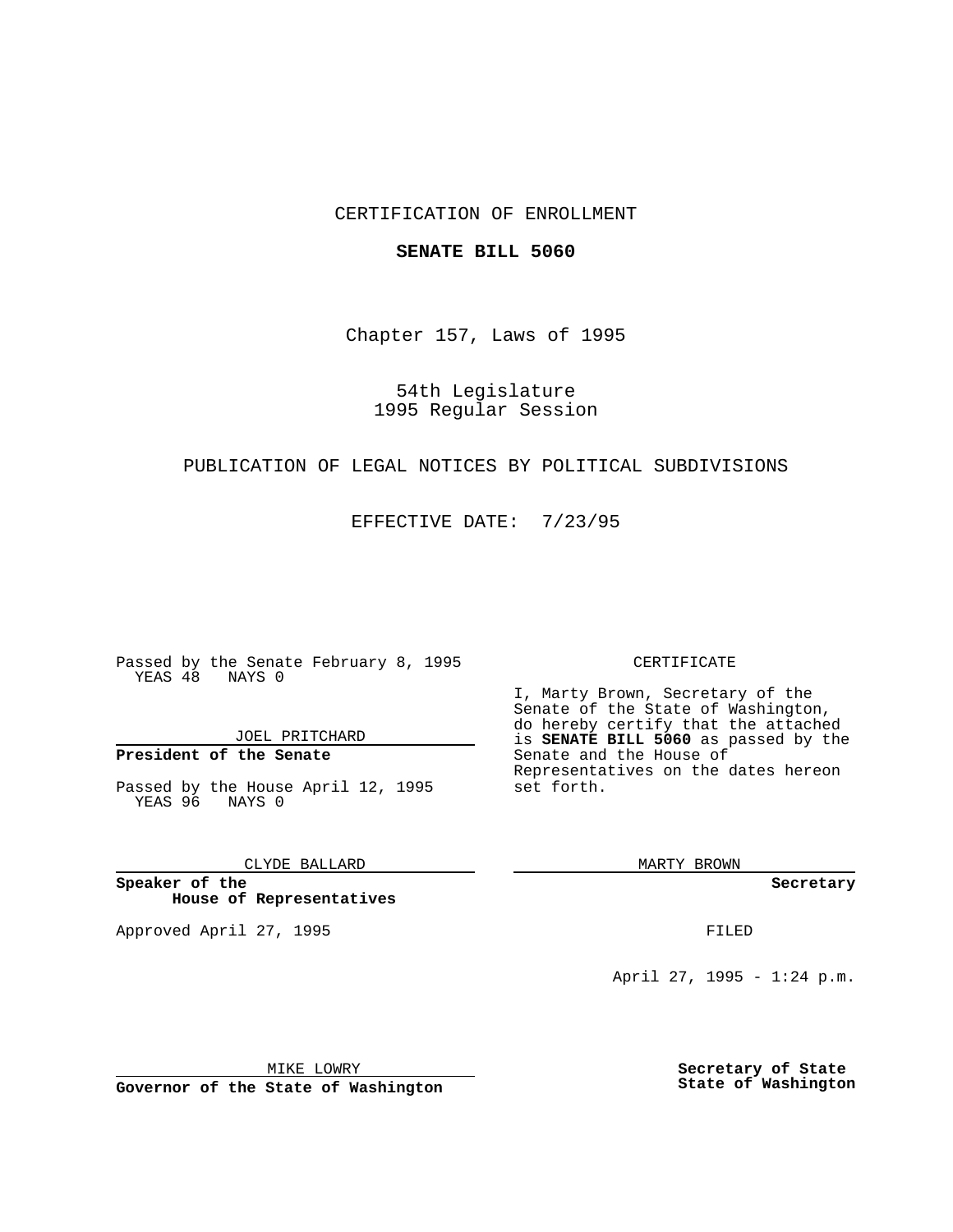### **SENATE BILL 5060** \_\_\_\_\_\_\_\_\_\_\_\_\_\_\_\_\_\_\_\_\_\_\_\_\_\_\_\_\_\_\_\_\_\_\_\_\_\_\_\_\_\_\_\_\_\_\_

\_\_\_\_\_\_\_\_\_\_\_\_\_\_\_\_\_\_\_\_\_\_\_\_\_\_\_\_\_\_\_\_\_\_\_\_\_\_\_\_\_\_\_\_\_\_\_

Passed Legislature - 1995 Regular Session

**State of Washington 54th Legislature 1995 Regular Session**

**By** Senators Haugen and Winsley

Read first time 01/09/95. Referred to Committee on Government Operations.

1 AN ACT Relating to publication of legal notices by political 2 subdivisions; and amending RCW 65.16.160.

3 BE IT ENACTED BY THE LEGISLATURE OF THE STATE OF WASHINGTON:

4 **Sec. 1.** RCW 65.16.160 and 1994 c 273 s 19 are each amended to read 5 as follows:

6 (1) Whenever any county( $(-$  city, or town)) is required by law to 7 publish legal notices containing the full text of any proposed or 8 adopted ordinance in a newspaper, the county( $\frac{1}{f}$  city, or town)) may 9 publish a summary of the ordinance which summary shall be approved by 10 the governing body and which shall include:

11 (a) The name of the county( $(\frac{\pi}{2}, \frac{\pi}{2})$  or town));

12 (b) The formal identification or citation number of the ordinance;

13 (c) A descriptive title;

14 (d) A section-by-section summary;

15 (e) Any other information which the county((<del>, city, or town</del>)) finds 16 is necessary to provide a complete summary; and

17 (f) A statement that the full text will be mailed upon request.

18 Publication of the title of an ordinance by a ((city or town)) 19 county authorizing the issuance of bonds, notes, or other evidences of